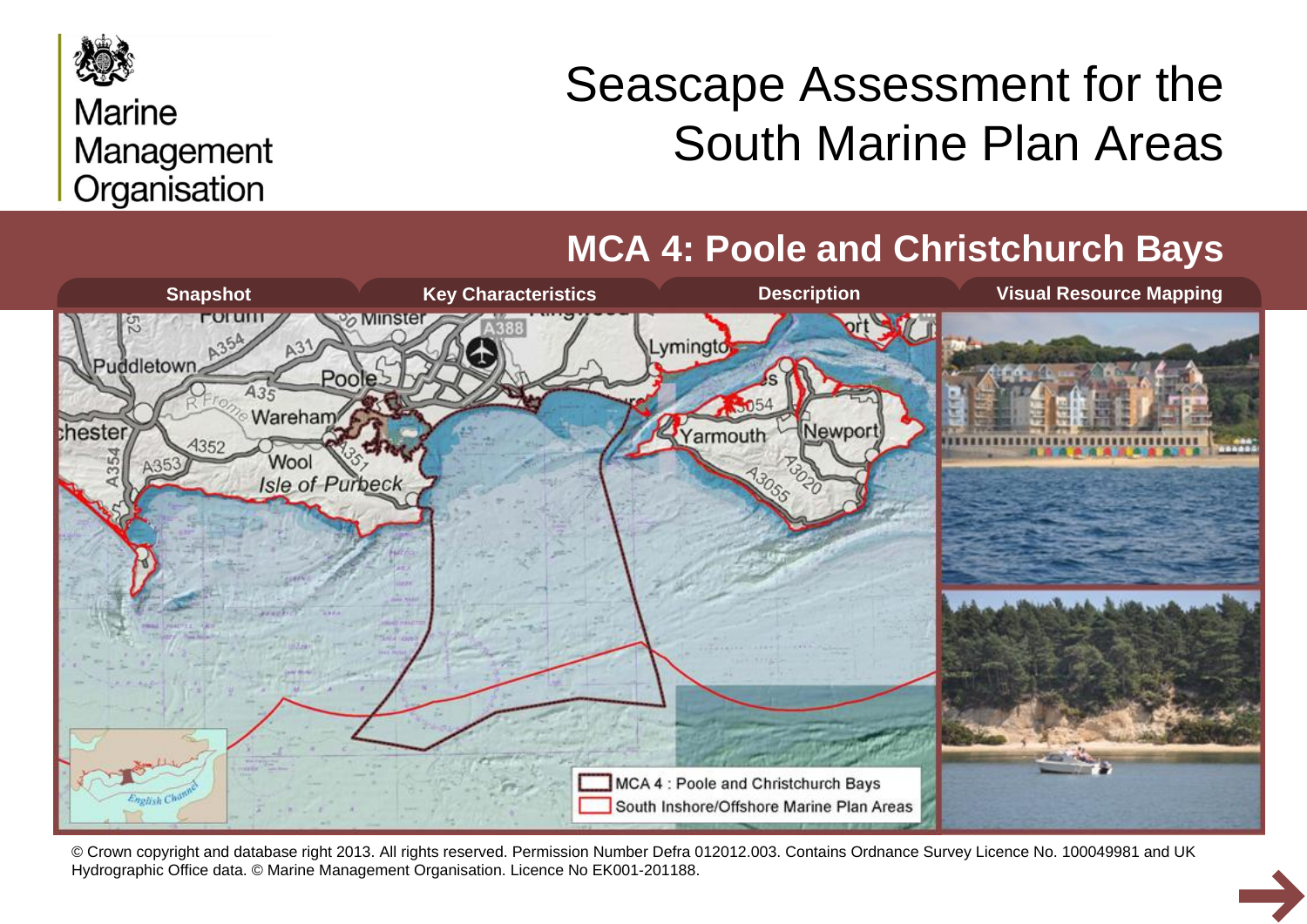<span id="page-1-0"></span>

| Snapshot | <b>Key Characteristics</b> | Description | <b>Visual Resource Mapping</b> |
|----------|----------------------------|-------------|--------------------------------|
|          |                            |             |                                |

#### **Location and boundaries**

This Marine Character Area (MCA) covers the coastline from Peveril Point in the west to the eastern fringes of Milford on Sea in the east, covering the whole of Poole and Christchurch Bays. Its seaward boundary with The Solent (MCA 5) is formed by the change in sea and tidal conditions upon entry into the Needles Channel. In the west, the coastal/seaward boundary with MCA 3 follows the outer edge of the Purbeck Heritage Coast. The Character Area extends to a maximum distance of approximately 40 kilometres (22 nautical miles) offshore, ending at the northern extent of the Wight-Barfleur Reef candidate offshore SAC (within MCA 14).

Please note that the MCA boundaries represent broad zones of transition (not immediate breaks in character). Natural, visual, cultural and socio economic relationships between adjacent MCAs play a key role in shaping overall character. Therefore individual MCAs should not be considered in isolation.

#### **Overall character**

This MCA is dominated in the west by the busy port of Poole Harbour, which is a hive of marine-based activity as well as an internationally important wildlife refuge. The more tranquil Christchurch Harbour sits beyond the protruding Hengistbury Head, which separates the two bays. Both harbour entrances present a navigational challenge to vessels due to the location of sand banks and shoals, as well as strong tidal streams – with concentrations of ship wrecks testament to these difficult conditions. Offshore, beyond the shelter provided by the mainland, the sea opens out into the English Channel – exposed to the high winds and breaking waves that frequently funnel up the channel. Thousands of years of international trade are associated with the area, supplemented today by tourism and recreational activities. Open sea views and landmark 'gateways' provided by the chalk stacks of Old Harry Rocks and the Needles contribute to an area with a strong sense of place.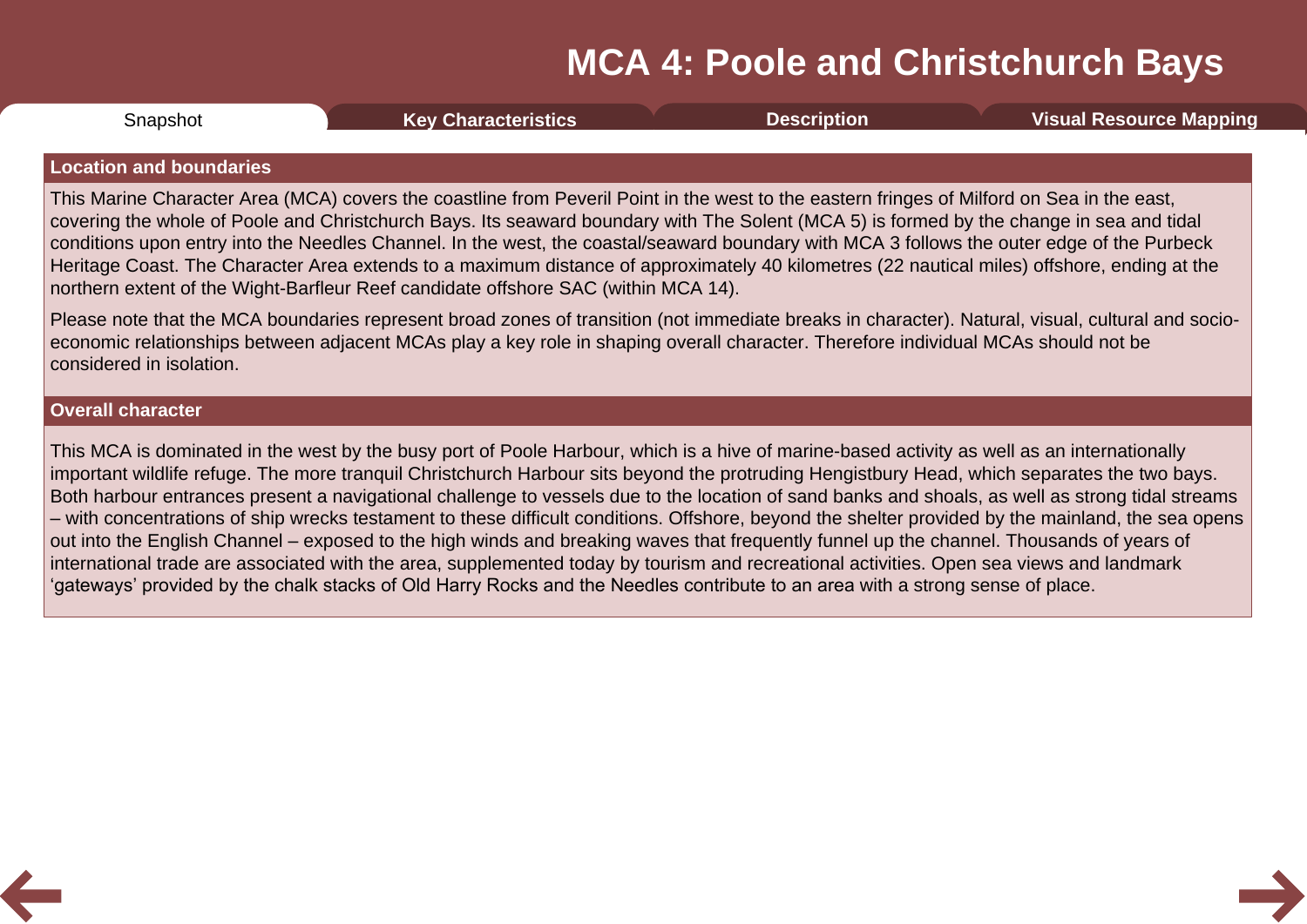| Snapshot                                        | <b>Key Characteristics</b>                                                                                                                                                                                                                          | <b>Description</b> | <b>Visual Resource Mapping</b> |
|-------------------------------------------------|-----------------------------------------------------------------------------------------------------------------------------------------------------------------------------------------------------------------------------------------------------|--------------------|--------------------------------|
| <b>Adjacent National Character Areas (NCAs)</b> |                                                                                                                                                                                                                                                     |                    |                                |
|                                                 | The adjacent coastline includes the following NCAs as defined by Natural England <sup>1</sup> :                                                                                                                                                     |                    |                                |
| 136: Dorset Heaths                              |                                                                                                                                                                                                                                                     |                    |                                |
| 135: South Purbeck                              |                                                                                                                                                                                                                                                     |                    |                                |
| 131: New Forest                                 |                                                                                                                                                                                                                                                     |                    |                                |
| <b>Adjacent nationally protected landscapes</b> |                                                                                                                                                                                                                                                     |                    |                                |
|                                                 | The south-western coastline, from Peveril Point and including most of Poole Harbour, is within the Dorset AONB and Purbeck Heritage Coast.<br>The Dorset and East Devon World Heritage Site also covers the coastline from Swanage to Studland Bay. |                    |                                |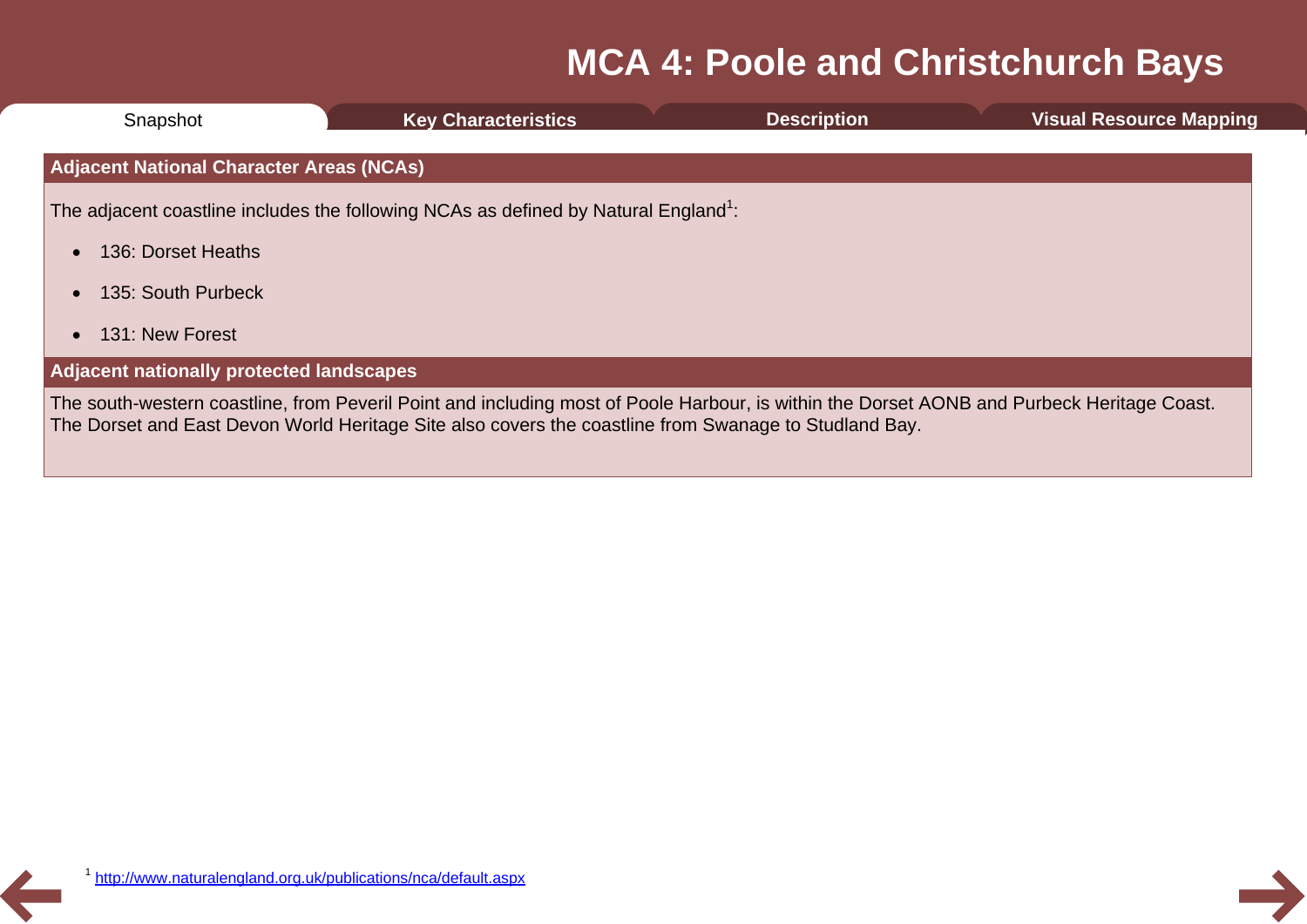<span id="page-3-0"></span>

|           | <b>Snapshot</b>                                                                                                                    | <b>Key Characteristics</b>                                                                                                                                                                                                                                                   | <b>Description</b>                                                                                                                                                                                                                                                                                                                                                                                             | <b>Visual Resource Mapping</b> |
|-----------|------------------------------------------------------------------------------------------------------------------------------------|------------------------------------------------------------------------------------------------------------------------------------------------------------------------------------------------------------------------------------------------------------------------------|----------------------------------------------------------------------------------------------------------------------------------------------------------------------------------------------------------------------------------------------------------------------------------------------------------------------------------------------------------------------------------------------------------------|--------------------------------|
|           |                                                                                                                                    |                                                                                                                                                                                                                                                                              |                                                                                                                                                                                                                                                                                                                                                                                                                |                                |
| $\bullet$ | areas.<br>Coastline defined by low clay, sandstone and siltstone cliffs<br>beaches, with Hengistbury Head separating the two bays. | MCA framed by the landmark white chalk stacks of Old Harry Rocks<br>and The Pinnacles in the west and the Needles in the east (MCA 5),<br>providing a strong sense of cohesion between the two character<br>(including nationally important fossil-rich sediments) and sandy | Christchurch Priory, with origins from the 11 <sup>th</sup> century, forming a<br>prominent navigational feature in views from across Christchurch<br>Bay.<br>Thriving fishing port of Poole, landing and exporting a range of<br>shellfish and other fish species from the surrounding waters and<br>adjacent MCAs. The harbour itself includes native oyster beds as<br>well as mussel and cockle fisheries. |                                |
| $\bullet$ | stand of tide at or very close to the high water mark, and the<br>smallest tidal range in the UK within the two bays.              | Sea conditions influenced by 'double high waters', resulting in a long                                                                                                                                                                                                       | Bulk cargo imports arriving into Poole including steel, rye (for the<br>Ryvita brand) and palletised traffic. Export cargos include clay and<br>malting barley. Dredgers regularly visit to discharge sand and<br>gravel.                                                                                                                                                                                      |                                |
| $\bullet$ | tides.                                                                                                                             | Tidal streams particularly strong at the narrow entrances to Poole<br>and Christchurch Harbours (the Swash Channel and The Run<br>respectively), with an ebb rate of four knots or more during spring                                                                        | • Cross channel ferries from Poole to Cherbourg and the Channel<br>Islands contributing to a busy seascape. A chain ferry links<br>Sandbanks and South Haven Point across the harbour entrance.                                                                                                                                                                                                                |                                |
|           |                                                                                                                                    | Offshore, beyond the shelter provided by the coastline, waters are<br>exposed to the prevailing south-westerlies which sweep up the<br>Channel, often resulting in rough seas with steep breaking waves.                                                                     | Ferries also serve Brownsea Island.<br>One of Europe's largest on-shore oil fields beneath Poole Harbour<br>and Bay at Wych Farm. The wells are largely screened by dense                                                                                                                                                                                                                                      |                                |
|           | Christchurch Ledge and Beerpan Rocks.                                                                                              | Shallow underwater sand banks, shoals and ledges providing<br>hazards for navigation, including Tarnville Ledges, Hook Sand,                                                                                                                                                 | forestry plantations.<br>A very popular area for recreation and tourism, with attractions<br>including the resort town of Bournemouth, Studland Bay and the<br>exclusive Sandbanks area of Poole.                                                                                                                                                                                                              |                                |
| $\bullet$ | proportion in the west internationally designated.                                                                                 | Rich variety of coastal and maritime habitats, including saltmarsh,<br>saline lagoons, mudflats, sand dunes and dune heath - a large                                                                                                                                         | Sheltered waters of the bays providing favourable conditions for<br>sailing and other watersports, with marina facilities at Poole and<br>Christchurch.                                                                                                                                                                                                                                                        |                                |
| $\bullet$ |                                                                                                                                    | Variety of marine life including nursery areas for fish and extensive<br>colonies of internationally important waders, wildfowl and seabirds.<br>Bottlenose dolphins are frequently spotted in the coastal waters.                                                           | Important social, economic and visual relationships with the Solent<br>(MCA 5) to the east, with many vessels passing through this MCA<br>en-route to Southampton and Portsmouth.                                                                                                                                                                                                                              |                                |
|           | earlier settlers.                                                                                                                  | Long history of maritime trade associated with the historic port of<br>Poole and Christchurch Harbour (the latter linking to the Avon and<br>Stour rivers); their strategic location exploited by the Romans and                                                             | A hive of activity associated with Poole, Bournemouth, Barton- and<br>Milford-on-Sea, with contrasting pockets of tranquillity in-between.<br>Levels of remoteness increase significantly offshore.                                                                                                                                                                                                            |                                |
|           | goods, such as the Studland Bay and the Swash Channel<br>(Protected Wreck Sites).                                                  | Historic wrecks from international vessels often with cargos of exotic                                                                                                                                                                                                       | Strong visual connections between the coastline, inshore waters<br>and the open sea – long, uninterrupted views over the Channel are<br>key to character.                                                                                                                                                                                                                                                      |                                |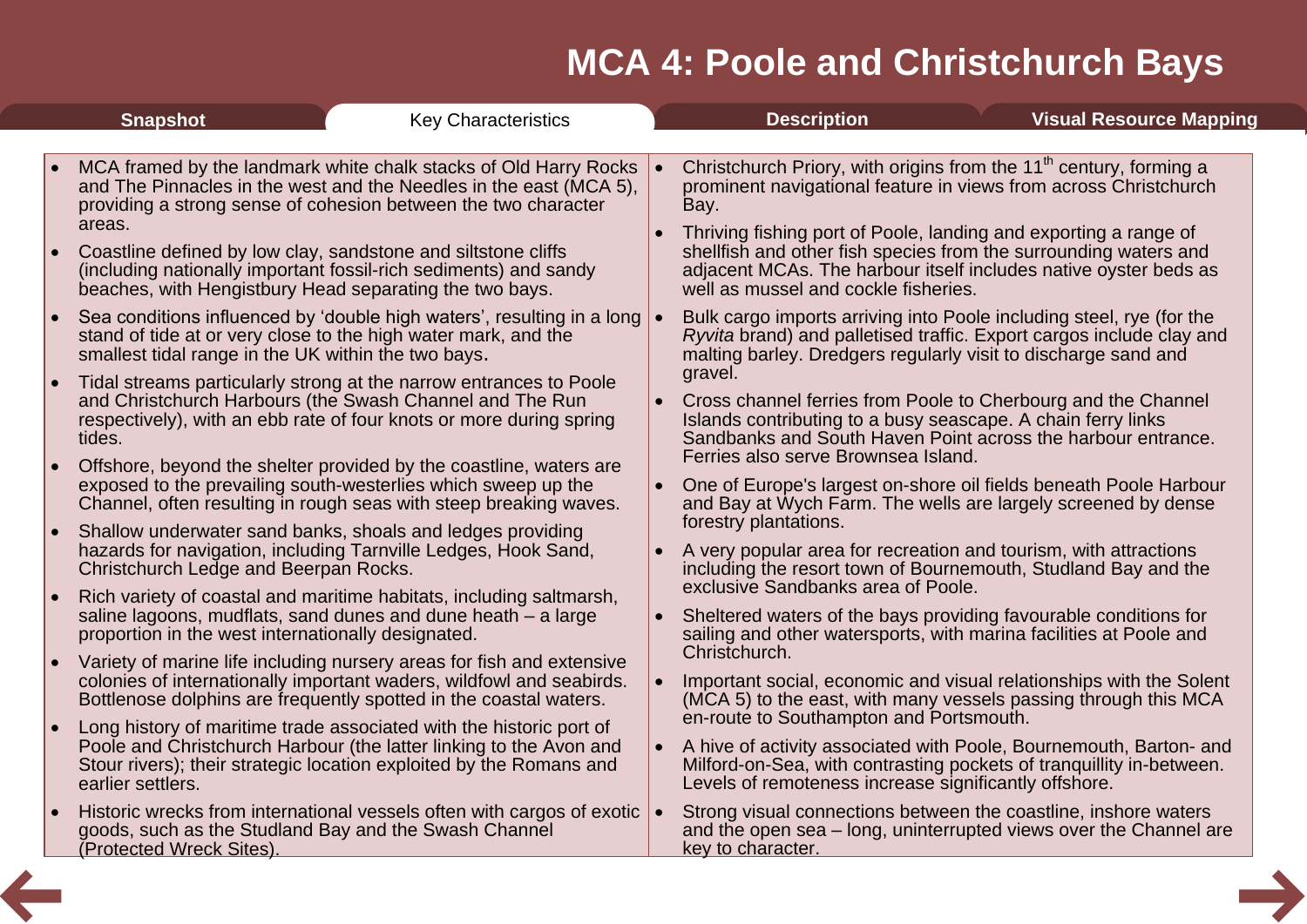of 36 m AOD at Hengistbury Head. Many sediments displayed in the

<span id="page-4-0"></span>

| <b>Snapshot</b>                                                                                                                                                                                                                                                                                                                                                                                                                                                                                                                                                                                                                                                                                                                                                                                                                                                                                                | <b>Key Characteristics</b> | Description                                                                                                                                                                                                                                                                                                                                                                                                                                                                                                                                                                                                                                                                                                                                                                                                                                                                                                                                                                                                                        | <b>Visual Resource Mapping</b> |
|----------------------------------------------------------------------------------------------------------------------------------------------------------------------------------------------------------------------------------------------------------------------------------------------------------------------------------------------------------------------------------------------------------------------------------------------------------------------------------------------------------------------------------------------------------------------------------------------------------------------------------------------------------------------------------------------------------------------------------------------------------------------------------------------------------------------------------------------------------------------------------------------------------------|----------------------------|------------------------------------------------------------------------------------------------------------------------------------------------------------------------------------------------------------------------------------------------------------------------------------------------------------------------------------------------------------------------------------------------------------------------------------------------------------------------------------------------------------------------------------------------------------------------------------------------------------------------------------------------------------------------------------------------------------------------------------------------------------------------------------------------------------------------------------------------------------------------------------------------------------------------------------------------------------------------------------------------------------------------------------|--------------------------------|
| For ease of reference, the following description text is arranged under<br>three headings, considering the 'Natural', 'Cultural / social' and<br>'Aesthetic / perceptual' characteristics of the Marine Character Area. It<br>should be noted, however, that all of these aspects combine and<br>interact with each other to varying degrees to shape character.<br><b>Natural influences</b><br>This MCA has been shaped by a range of physical and natural<br>processes interacting with each other over millennia. The famous white<br>chalk stacks of Old Harry Rocks provide a 'gateway' into Poole Bay<br>from the west, also marking the eastern extent of the Dorset and East<br>Devon World Heritage Site. This chalk geology continues as a ridge<br>along the seabed to outcrop at the iconic Needles on the opposite side<br>of the MCA (within MCA 5), providing strong visual and cultural unity |                            | The western part of the coastline is dominated by Poole Harbour $-$ a<br>bar-built estuary occupying a shallow depression towards the south-<br>western extremity of the Hampshire Basin, which has flooded over the<br>last 5,000 years as a result of rising sea levels. The unusual micro-tidal<br>regime means that a significant body of water is retained throughout the<br>tidal cycle, with the Harbour therefore exhibiting many of the<br>characteristics of a lagoon. The harbour is also the convergence point<br>for several river valleys, notably the Frome and the Piddle, and includes<br>eight pine- and woodland-clad islands which contribute to a distinctive<br>sense of place. These include the National Trust-owned Brownsea<br>Island, famous for its population of red squirrels and associations with<br>the Scouting movement. Studland is a long coastal sandy beach<br>backed by lowland heath (NT).<br>Similarly, Christchurch Harbour comprises the drowned estuary of the                        |                                |
|                                                                                                                                                                                                                                                                                                                                                                                                                                                                                                                                                                                                                                                                                                                                                                                                                                                                                                                |                            | Stour and Avon rivers and the peninsula of Hengistbury Head. Both<br>Poole and Christchurch Harbours are nationally and internationally<br>valued for their nature conservation and ornithological interest, with<br>extensive intertidal mud-flats, saltmarsh, grazing marsh and reedbeds<br>backed by heathland, valley mire, woodland and scrub forming the<br>transition to the wider Dorset Heathlands SPA and SAC. Sand dunes<br>and dune heath at Studland Bay SSSI combine to support a large,<br>varied mosaic of coastal and wetland habitats fringing the two bays that<br>attract internationally important populations of overwintering wildfowl<br>and wetland birds. Given the close proximity of the Poole-Bournemouth<br>conurbation, these are particularly valued havens for wildlife.<br>The remainder of the coastline comprises soft clay, sandstone and<br>siltstone cliffs from the Palaeogene period, which are subject to erosion.<br>These rise gently up from golden sandy beaches, reaching a maximum |                                |

*Old Harry Rocks*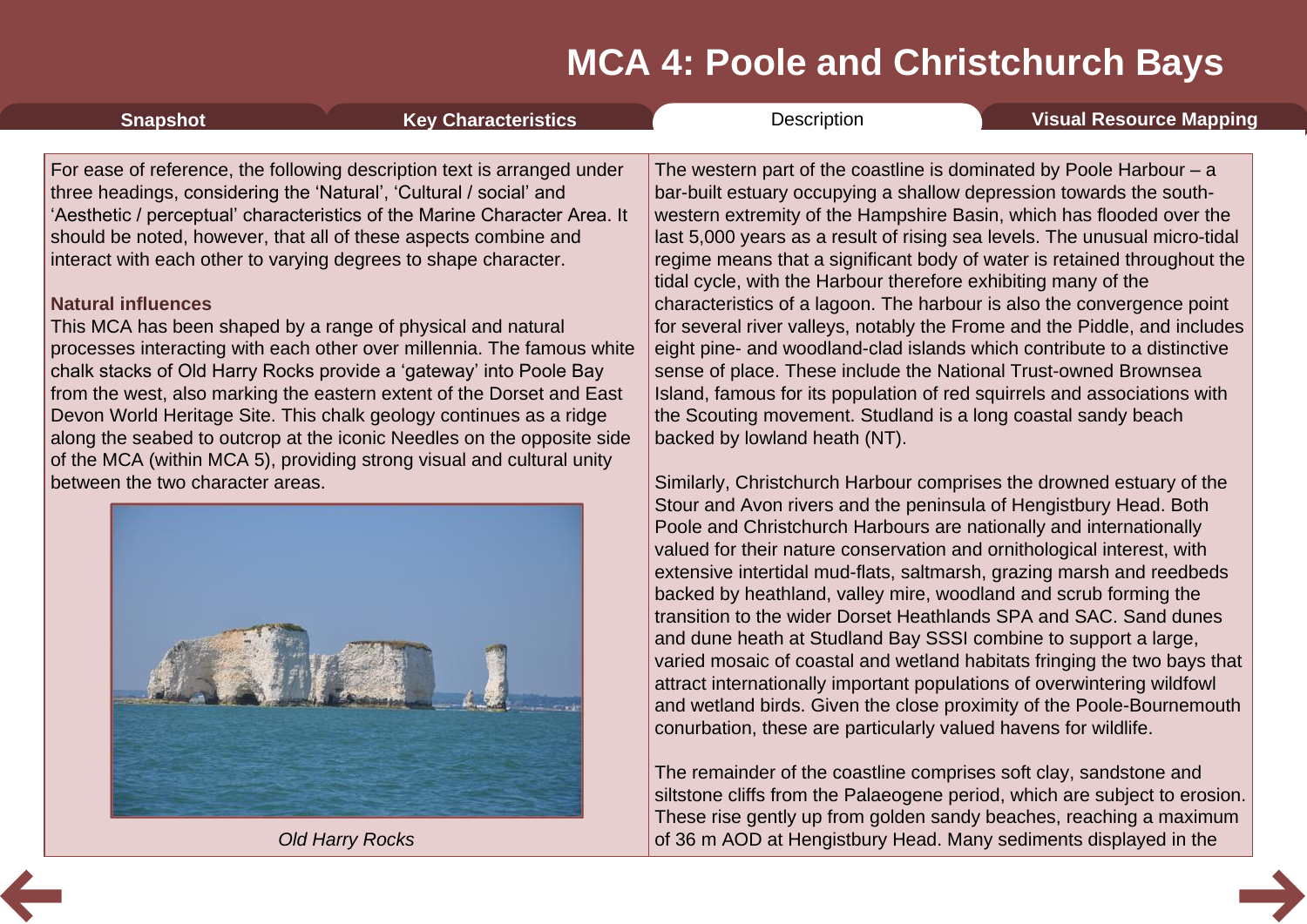| <b>Snapshot</b>                                                                                                                  | <b>Key Characteristics</b>                                                                                                                                                                                                                                                                                                                                           | Description                                                                                                                                                                                                                                                                                                                                                                | <b>Visual Resource Mapping</b> |
|----------------------------------------------------------------------------------------------------------------------------------|----------------------------------------------------------------------------------------------------------------------------------------------------------------------------------------------------------------------------------------------------------------------------------------------------------------------------------------------------------------------|----------------------------------------------------------------------------------------------------------------------------------------------------------------------------------------------------------------------------------------------------------------------------------------------------------------------------------------------------------------------------|--------------------------------|
|                                                                                                                                  | cliffs are derived from ancient river and estuarine systems, yielding<br>diverse fossil tropical flora of national importance to sedimentology (e.g.<br>Poole Harbour Cliffs SSSI). The cliff faces along the developed<br>coastline from Bournemouth to Miford on Sea are frequently cloaked in<br>woodland and scrub, with glimpses of the golden and bronze rocks | hunter-gatherers – supported by the discovery of 250,000 year old flints<br>in the Bournemouth area. Some theories also suggest that the<br>Bluestones used to build Stonehenge may have been transported via<br>Christchurch Harbour and the River Avon.                                                                                                                  |                                |
| enabled through gaps in vegetation.                                                                                              | Offshore, a number of sand banks, shoals and rocky ledges provide<br>hazards for navigation, reflected in the concentration of ship wrecks in<br>these locations (see under the 'Cultural / social' section). The tight                                                                                                                                              | The natural shelter and strategic location of the harbours, created after<br>sea levels rose 7,000 years ago, have long proved attractive for trade<br>and defence. The fortified remains of a 2,000 year old Iron Age<br>longboat were discovered preserved in the mud off Brownsea Island in<br>the 1960s – the earliest known artefact to be found in Poole Harbour. It |                                |
|                                                                                                                                  | entrances to the natural harbours of Poole and Christchurch, coupled<br>with shifting sand banks, strong tidal streams, and the unique 'double<br>high waters' of the area provide a particular challenge to sea users. Lit<br>beacons and cardinal buoys provide guidance through the harbour                                                                       | is thought that it would have been based at Green Island in the harbour,<br>carried up to 18 people, and used for international trade. Christchurch<br>Harbour became a major trading port around 100 BC, with exports<br>including copper, gold, silver and iron and imports including wine and                                                                           |                                |
|                                                                                                                                  | channels, whose depth can also vary (and be very shallow in places)<br>due to the shifting sand banks, particularly following winter storms.<br>Moving south beyond the shelter provided by the coastline, the waters<br>of the MCA become increasingly exposed to winds being funnelled up                                                                          | glass. It is likely that slaves were also exported through the harbour.<br>Trade continued until the Roman Invasion of Britain in AD43. The<br>remains of a Roman ship were found in the harbour in 1910.                                                                                                                                                                  |                                |
| providing safe, sheltered anchorages to seafarers.                                                                               | the Channel, resulting in high wave energy and rougher sea conditions<br>- emphasising the important longstanding role of the local harbours in                                                                                                                                                                                                                      | The Romans used Poole as an invasion port for the conquest of<br>southern England, establishing a settlement at Hamworthy (now the<br>western half of Poole), connected by road to Badbury Rings, a Roman<br>transport hub. Despite its popularity with the Romans, Poole was only a                                                                                       |                                |
|                                                                                                                                  | The complex underwater conditions also give rise to rich marine<br>habitats, including areas within the candidate Studland to Portland<br>inshore SAC which is valued for its reefs, supporting species such as                                                                                                                                                      | small fishing village at the time of the Norman Invasion in the 11 <sup>th</sup><br>century. Conversely, Christchurch Harbour became one of the most<br>important ports in Britain during the Saxon period, capitilising on its                                                                                                                                            |                                |
| pink sea fans, cup corals, sponges, algae, crabs and lobsters.<br>Bottlenose dolphins are annual visitors to the coastal waters. |                                                                                                                                                                                                                                                                                                                                                                      | location within easy reach of the continent and links via the River Avon<br>to Salisbury; and along the Stour to Wimborne and Blandford Forum.<br>The harbour has famous associations with smuggling, including the                                                                                                                                                        |                                |
| <b>Cultural / social influences</b>                                                                                              | Before sea levels rose after the end of the last Ice Age, the current                                                                                                                                                                                                                                                                                                | 1784 Battle of Mudeford, which resulted in the murder of a customs<br>officer and subsequent trial and execution of a local smuggler. Today,                                                                                                                                                                                                                               |                                |
|                                                                                                                                  | coastline was many miles from the open sea, inhabited by Mesolithic                                                                                                                                                                                                                                                                                                  | the port is largely silted up, used primarily by recreational yachtsmen or                                                                                                                                                                                                                                                                                                 |                                |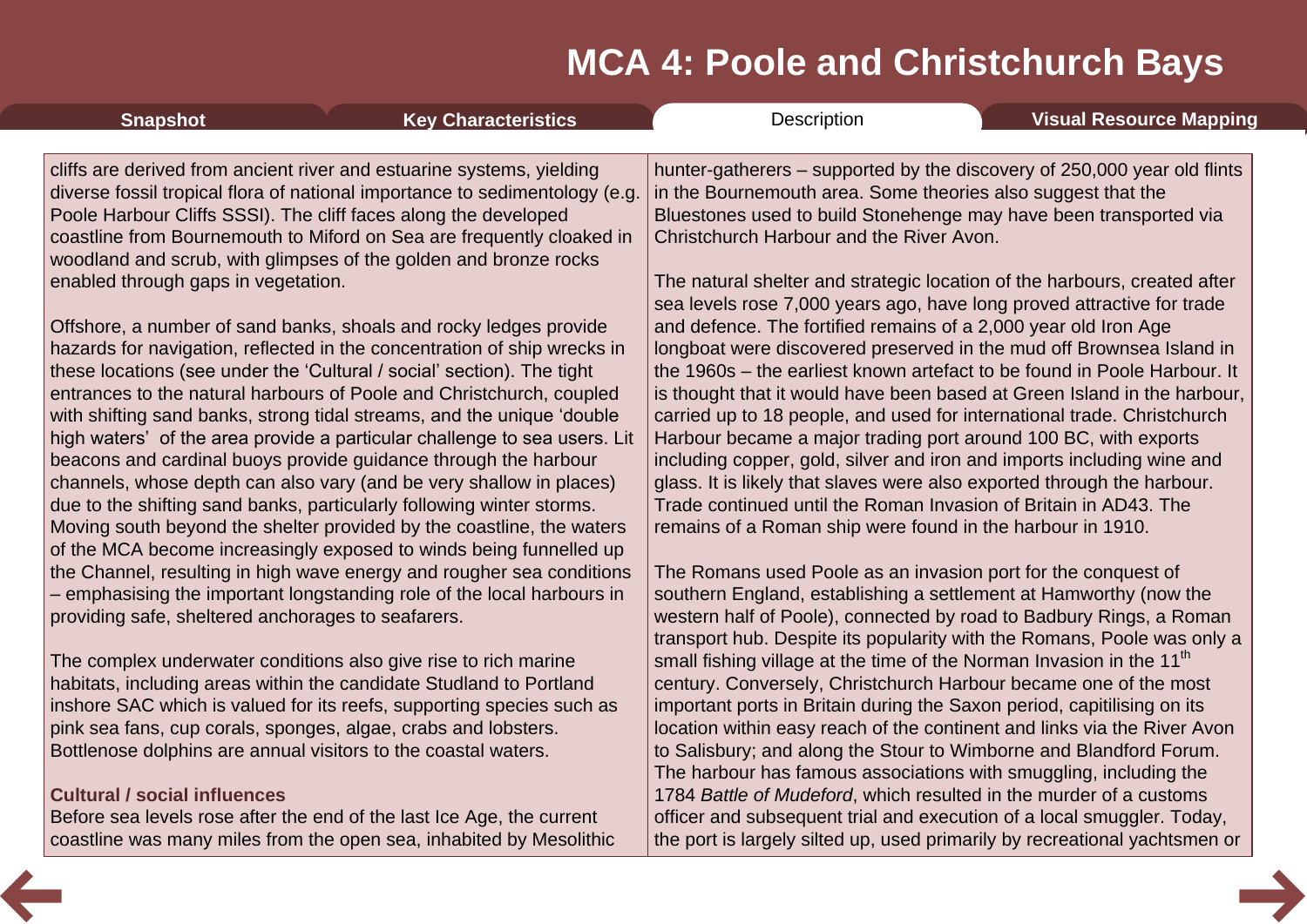| <b>Snapshot</b>            | <b>Key Characteristics</b>                                                                                                                                                                                                                                                                                                                                                                                                                                                                                                                                                                                                                                                                                                                                                                                                                                                                                                                                                                                                                                                                                                                                         | Description                                                                                                                                                                                        | <b>Visual Resource Mapping</b> |
|----------------------------|--------------------------------------------------------------------------------------------------------------------------------------------------------------------------------------------------------------------------------------------------------------------------------------------------------------------------------------------------------------------------------------------------------------------------------------------------------------------------------------------------------------------------------------------------------------------------------------------------------------------------------------------------------------------------------------------------------------------------------------------------------------------------------------------------------------------------------------------------------------------------------------------------------------------------------------------------------------------------------------------------------------------------------------------------------------------------------------------------------------------------------------------------------------------|----------------------------------------------------------------------------------------------------------------------------------------------------------------------------------------------------|--------------------------------|
| small local fishing boats. | In the later medieval period, Poole grew into a major port (Dorset's Port<br>of Staple) for the export of wool, with trading links across Europe – and<br>by the 18 <sup>th</sup> century became the principal British port trading with<br>America, including strong links to the Newfoundland cod trade.<br>Customs records from the beginning of the 16 <sup>th</sup> century record the<br>arrival of ships from northern Spain, for example, bringing iron and figs<br>in return for wheat and cloth. Shipwrecks from this wealthy period<br>illustrate the range of goods that were traded – including the Protected<br>Wreck Site of the Swash Channel from the early 17 <sup>th</sup> century. This<br>unusually large armed merchant ship is adorned by a number of well-<br>preserved wooden carvings, thought to be amongst the oldest of their<br>kind in the world. Another nationally important wreck – the $16th$ century<br>Studland Bay - originated from the Basque region of Spain, with a<br>cargo of rare pottery made in Seville for export in the West Indies. It is<br>likely that she hit Hook Sands on her way into port, and would have | approximately 600,000 tonnes of conventional cargo, including the<br>import of steel and rye (for the Ryvita brand) and the export of clay,<br>malting barley and shellfish.<br>Local fishing boat |                                |
| been heavily salvaged.     |                                                                                                                                                                                                                                                                                                                                                                                                                                                                                                                                                                                                                                                                                                                                                                                                                                                                                                                                                                                                                                                                                                                                                                    | The rich seas within and surrounding the MCA provide a varied<br>resource of shellfish and fish species serving both commercial                                                                    |                                |

Poole remained prosperous until the arrival of the railways in 1847, and the movement of deep-hulled boats up the coast to Southampton – with its deeper harbour and closer links to London. In addition, the essential maintenance of the harbour channels by dredging, to maintain access, fell into decline. Today the channels are maintained by the Poole Harbour Commissioners, established by Act of Parliament in 1895, and the harbour is once again a thriving port and location of several marinas, moorings and anchorages to serve the area's popularity for yachting and other watersports. Approximately 500,000 cross-channel passengers are carried from Poole to the Channel Islands and Cherbourg annually, with a further 80,000 freight units transported to and from Cherbourg<sup>2</sup>. The Port also handles

(including export markets) and recreational fishing activity. These include mussels dredged off Portland Bill (MCA 3) and re-layed in Poole Harbour for fattening, as well as native oysters dredged from Poole Bay – also placed in the shallow warm waters of the harbour for fattening. Small cockle fisheries and pink prawn potting operatives are also based in Poole Harbour, and crab and lobster potting is popular throughout the MCA (particularly associated with the rocky reefs). Salmon and sea trout netting takes place in Poole Harbour and the Avon/Stour Estuaries which feed into Christchurch Bay.

Further offshore and beyond the MCA, netting for bass, bream, sole, cuttlefish, whiting and cod takes place (species dependent on the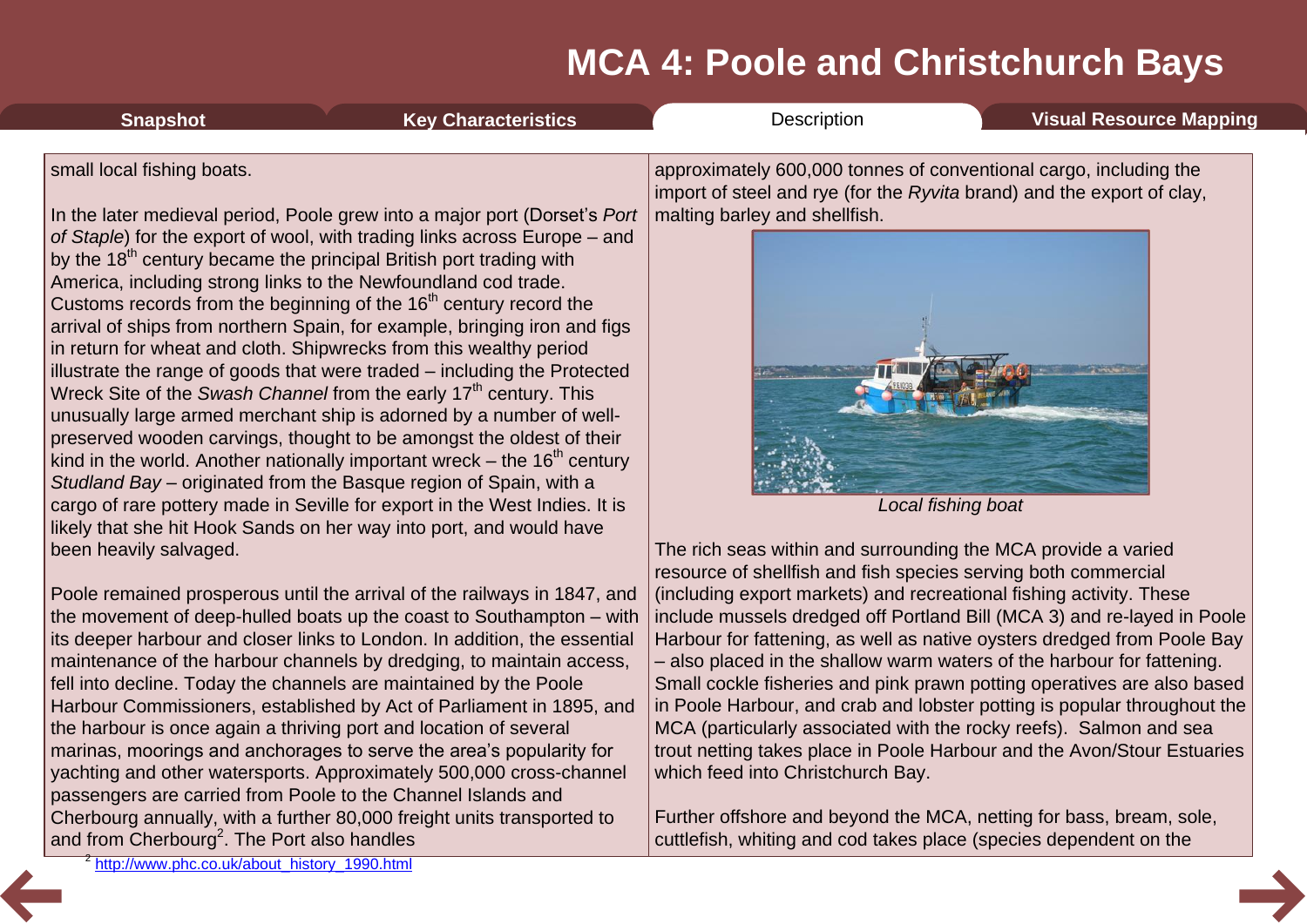| <b>Snapshot</b>                                                                                                               | <b>Key Characteristics</b>                                                                                                                                                                                                                                                                                                                                                                                                                                                                  | Description                                                                                                                                                                                                                                                                                                                                                                                                                                                                                                                                                                                                                                                                                                                                                                                                                                                                                                                                                                                                                                                                                                                                                                                                                                                                                                                                                                                                                                                                                  | <b>Visual Resource Mapping</b> |
|-------------------------------------------------------------------------------------------------------------------------------|---------------------------------------------------------------------------------------------------------------------------------------------------------------------------------------------------------------------------------------------------------------------------------------------------------------------------------------------------------------------------------------------------------------------------------------------------------------------------------------------|----------------------------------------------------------------------------------------------------------------------------------------------------------------------------------------------------------------------------------------------------------------------------------------------------------------------------------------------------------------------------------------------------------------------------------------------------------------------------------------------------------------------------------------------------------------------------------------------------------------------------------------------------------------------------------------------------------------------------------------------------------------------------------------------------------------------------------------------------------------------------------------------------------------------------------------------------------------------------------------------------------------------------------------------------------------------------------------------------------------------------------------------------------------------------------------------------------------------------------------------------------------------------------------------------------------------------------------------------------------------------------------------------------------------------------------------------------------------------------------------|--------------------------------|
| season). Locations used by local fishermen include the waters<br>well as boat, beach and quay-based angling in Poole Harbour. | surrounding the Isle of Wight (MCA 6), off Portland Bill (MCA 3) and<br>wreck sites further into the Channel and as far as the north coast of<br>France, around Cherbourg. Approximately 100 boats from Poole land<br>some 2,800 tonnes of fish and shellfish each year <sup>3</sup> . In addition to sea<br>fishing, year-round recreational angling takes place within the bays, as<br>Dredging in Poole Harbour<br>Other natural resources exploited in the area include offshore marine | far side of Southampton Water at Hamble, for export by tanker. Natural<br>Gas (methane) is also piped to Sopley, north of Christchurch, for use in<br>the national domestic gas supply network.<br>The wider coastline is a popular tourism destination, owing to<br>attractions such as the resort town of Bournemouth with its famous pier<br>(completed in 1880), which developed rapidly after the arrival of the<br>railway in 1870. This spurred massive growth in seaside and summer<br>visitors to the town, especially from the Midlands and London, with its<br>population increasing from 17,000 in 1880 to 60,000 in 1900. Further<br>growth of the town continued in the 20 <sup>th</sup> century, and in 2011, domestic<br>and overseas visitors made more than 5.6 million trips to the town,<br>spending over £460 million. Bournemouth seafront, with its wide sandy<br>beach and charismatic colourful beach huts is one of the UK's biggest<br>attractions, receiving 4.5 million visitors in 2011.<br>Other popular destinations along the coast include Studland Bay, the<br>smaller seaside resort of Swanage, and the coastal towns of Barton-<br>and Milford on Sea - both popular retirement destinations with open<br>sea views framed by The Needles and the Isle of Wight. National Trust<br>land and sections of the South West Coast Path allow clifftop access<br>above Old Harry Rocks, Swanage and Studland Bays, with outstanding<br>views across the MCA. |                                |
|                                                                                                                               | sand and gravel sediments – the South West Needles site is under                                                                                                                                                                                                                                                                                                                                                                                                                            |                                                                                                                                                                                                                                                                                                                                                                                                                                                                                                                                                                                                                                                                                                                                                                                                                                                                                                                                                                                                                                                                                                                                                                                                                                                                                                                                                                                                                                                                                              |                                |

#### **Aesthetic and perceptual qualities**

The Poole and Bournemouth conurbation dominates the western half of the coastline, with tower block and large individual houses extending eastwards along the cliffline, frequently painted white and therefore visible from a long distance offshore. The scale of these developments is often exaggerated by the beach huts and trees on the cliffs below – thereby forming an imposing developed backdrop to many views from

licence from the Crown Estate to Hanson Aggregates and Tarmac Marine Dredging Ltd – and natural oil reserves beneath Poole Harbour. Wytch Farm is the largest oil field in Western Europe, discovered in 1973 and now operated by Perenco, after taking over from BP in 2011.

The site includes a gathering site and oil well hidden within the

woodland of Furzey Island, although a rig is visible rising through the trees. Oil is piped about 91 kilometres via Fawley to a terminal on the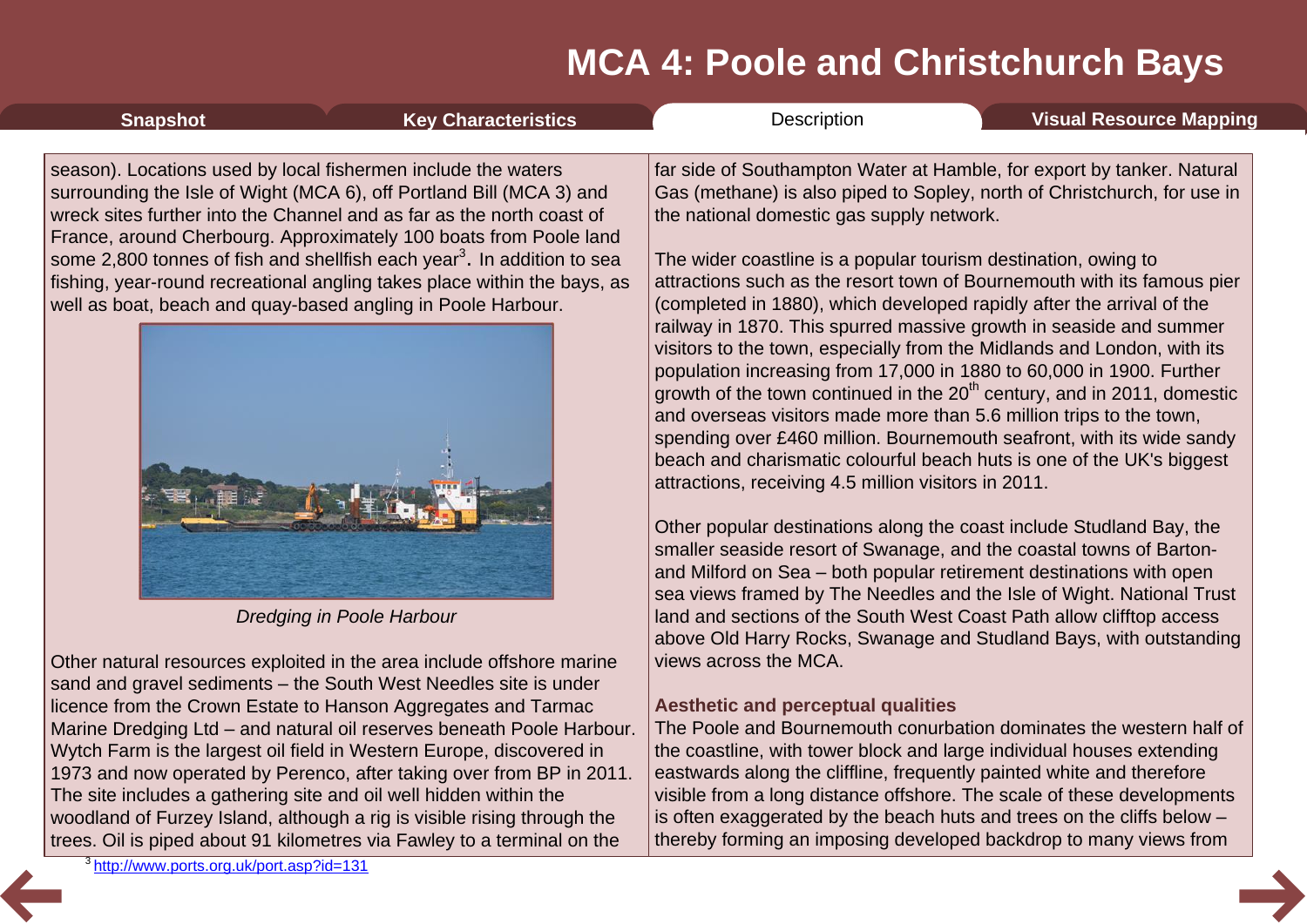<span id="page-8-0"></span>

| <b>Snapshot</b> | <b>Key Characteristics</b>                                                                                                                | Description                                                                    | Visual Resource Mapping                                                                                                                              |
|-----------------|-------------------------------------------------------------------------------------------------------------------------------------------|--------------------------------------------------------------------------------|------------------------------------------------------------------------------------------------------------------------------------------------------|
| the sea.        |                                                                                                                                           |                                                                                | position of the Isle of Wight. Like other parts of the Dorset coast, this<br>area has drawn artists and writers attracted to its spectacular scenery |
|                 | Pockets of undeveloped and naturalistic coastline provide strong<br>contrasting areas of relative tranquillity, particularly Ballard Down | include members of the Bloomsbury Group in the early 20 <sup>th</sup> Century, | and changing light conditions over the centuries. Famous associations                                                                                |

(above Old Harry Rocks), the wooded islands within and forested heathland surrounding Poole Harbour, Hengistbury Head and Hordle Cliff. Christchurch Harbour is noted in the Shell Channel Pilot<sup>4</sup> as being *'surprisingly unspoilt'*, with the tower, ruins and gardens of Christchurch Priory providing a historic setting for this part of the coastline, in stark contrast to the modern landmarks characterising the coastline to the west. The Priory's tower forms a recognised local landmark and navigational feature rising up prominently from the coastal plain.



*Christchurch Priory forming a prominent navigation mark*

Open views across the bays, out to sea and towards the Channel are particulars feature of this MCA, particularly when compared to the short vistas characterising the neighbouring Solent (MCA 5), due to the

include members of the Bloomsbury Group in the early 20<sup>th</sup> Century, such as Roger Fry, Clive and Vanessa Bell and Virginia Woolf.

The marine area is also a sea of contrasts; from the bustling commercial and recreational traffic associated with Poole Harbour, the sheltered waters of the bays (much favoured for sailing and angling) to the exposed, often 'wild' conditions found further offshore, where protection by the land ceases and the sense of maritime danger becomes very real when a storm is in full force.



Studland, by Roger Fry (1911)<sup>5</sup>

<sup>4</sup> Cuncliffe, T (2010) *The Shell Channel Pilot: 6th Edition*. Imray: Cambridgeshire.

<sup>5</sup> Taken from Johnson, C (2011) Drawing Inspiration: The cultural legacy of artists working in Dorset and its evidence of landscape change: 1800-1860. Commissioned by the Dorset AONB.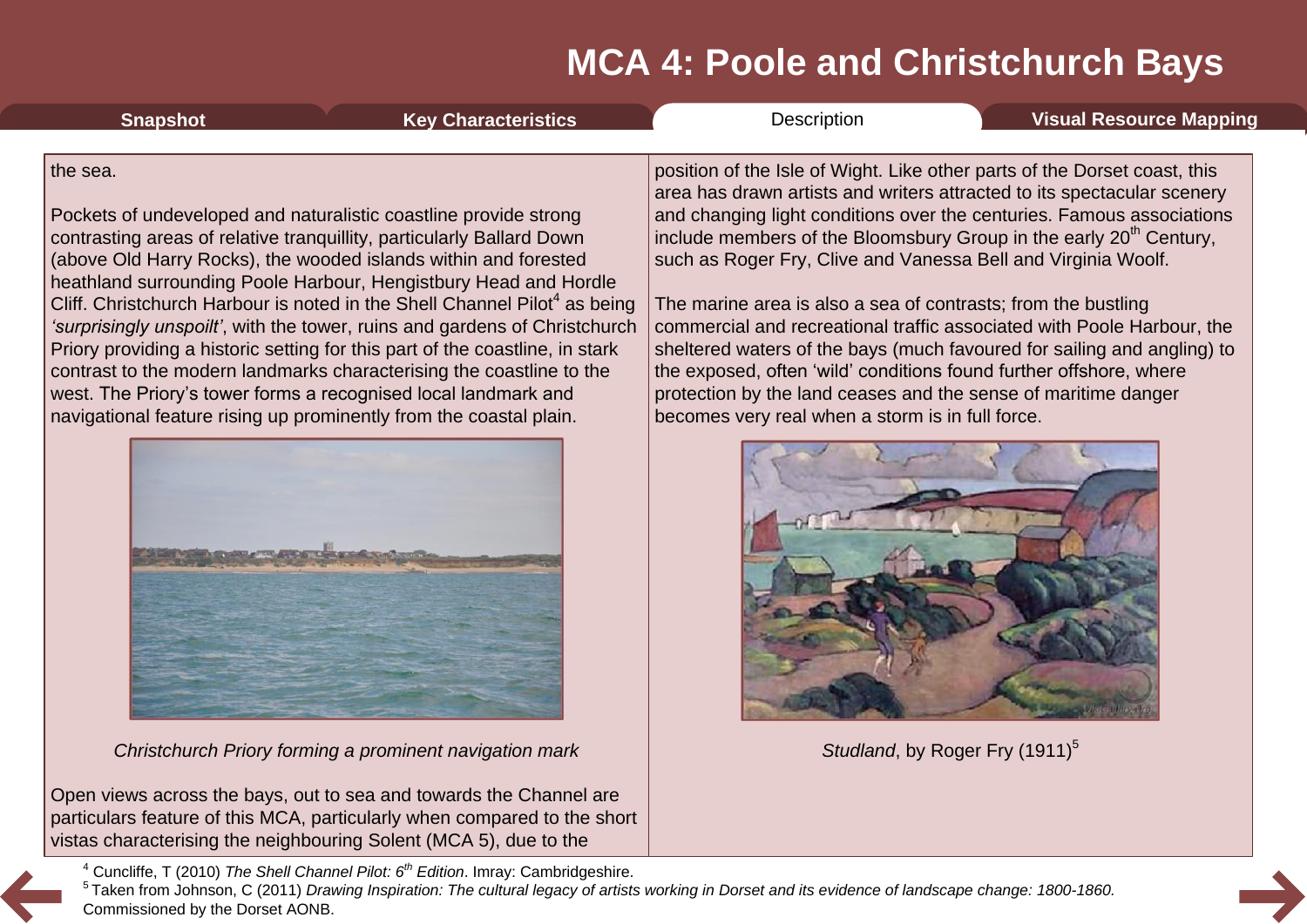**[Snapshot](#page-1-0) Key [Characteristics](#page-3-0) [Description](#page-4-0) Visual [Resource](#page-9-0) Mapping** 

#### <span id="page-9-0"></span>**Land with views of MCA 4**



100

- Views of the MCA can be gained from the Isle of Portland, within the Dorset & East Devon Coast World Heritage Site to Exbury within the New Forest National Park and Ventnor within the Isle of Wight AONB.
- Extensive views are generally restricted to within 10km of the coastline. These include areas around Christchurch, Bournemouth and Swanage (including parts of the Purbeck Heritage Coast and South West Coast Path, the western side of the Isle of Wight and the Tennyson Heritage Coast).
- · Very small areas of land with extensive sea views are present over 10km inland at Burly and the eastern edge of Ringwood.
- · Views from inland locations inlcude Ashey Down on the Isle of Wight, Clearbury Down within the Cranborne Chase and West Wiltshire Downs AONB, and Blandford Forest and Cerne Abbas within the Dorset AONB.
- · The eastern side of the Isle of Portland, elevated land between 10-20km away at Milton Abbas and 20-30km away at Whitsbury have some views of the MCA, as do locations around Lymington and Cowes (including parts of the Hamstead Heritage Coast).

© Crown copyright and database right 2013. All rights reserved. Permission Number Defra 012012.003. Contains Ordnance Survey Licence No. 1 to 20<sup>21</sup> to 40<sup>41</sup> to 60<sup>61</sup> to 80<sup>81</sup> to 80<sup>81</sup> to 80<sup>81</sup> to [10](#page-8-0)0<br>© Crown copyright and database right 2013. All rights reserved. Permission Number Defra 012012.003. Contain<br>100049981 and UK Hydrographic Office data. ©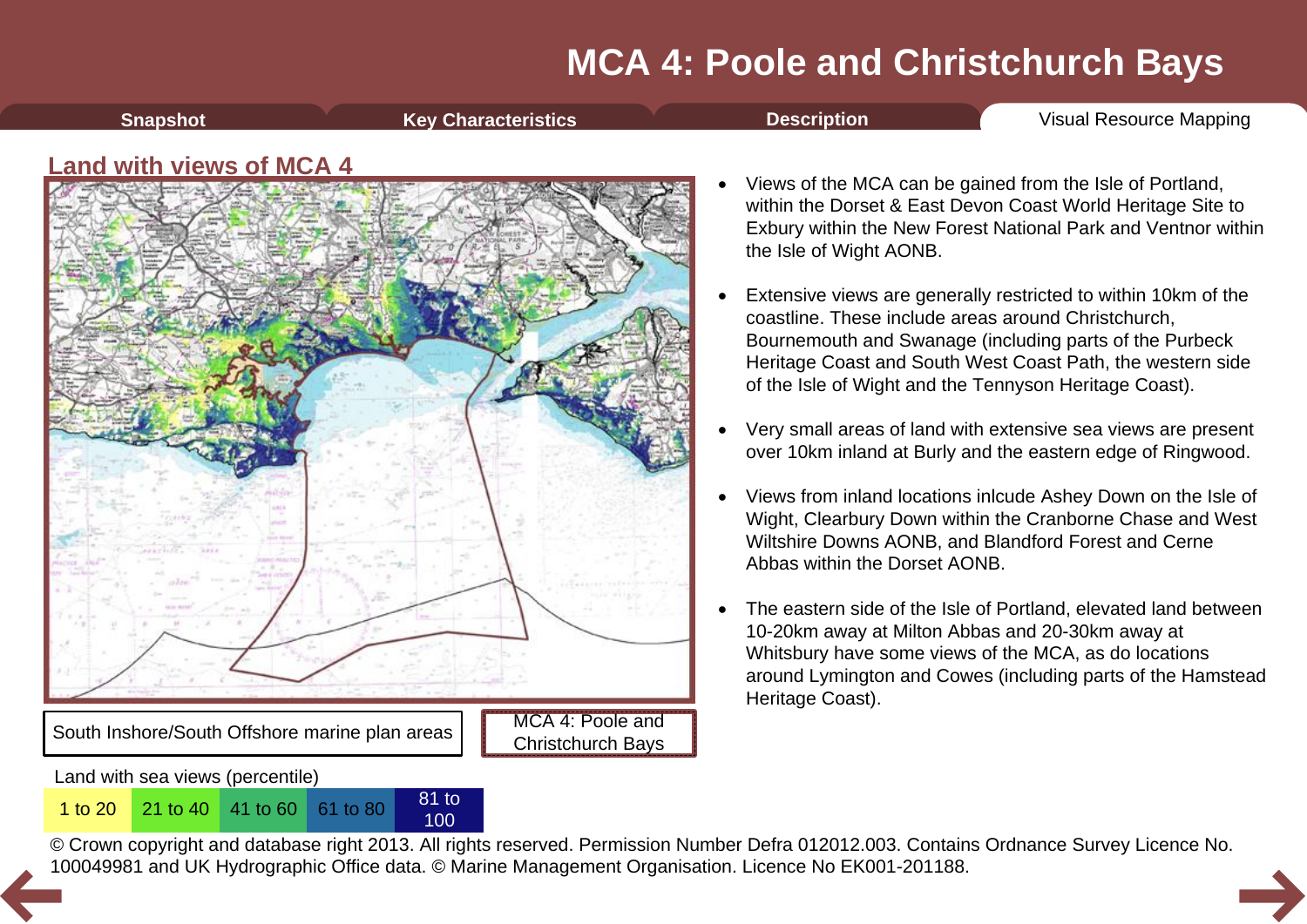<span id="page-10-0"></span>**[Snapshot](#page-1-0) Key [Characteristics](#page-3-0) [Description](#page-4-0) Visual [Resource](#page-9-0) Mapping** 

#### **Visibility of sea from land**

Relative visibility of the sea surface from viewers on land









5-10km from the High Water Mark 10-20km from the High Water Mark

| South Inshore/South Offshore marine plan areas                      |                                          |                            |  |          |  |  |
|---------------------------------------------------------------------|------------------------------------------|----------------------------|--|----------|--|--|
| MCA 4: Poole and<br>Location of viewers<br><b>Christchurch Bays</b> |                                          |                            |  |          |  |  |
|                                                                     | Visibility of sea from land (percentile) |                            |  |          |  |  |
| 1 to 10 $\parallel$                                                 |                                          | 11 to 20 21 to 30 31 to 40 |  | 41 to 50 |  |  |
| $51$ to 60                                                          |                                          | 61 to 70 71 to 80 81 to 90 |  | 91 to    |  |  |

© Crown copyright and database right 2013. All rights reserved. Contains Ordnance Survey Licence No. 100049981 and UK Hydrographic Office [da](#page-9-0)ta. © Marine Management Organisation. License No. EK001-201188.